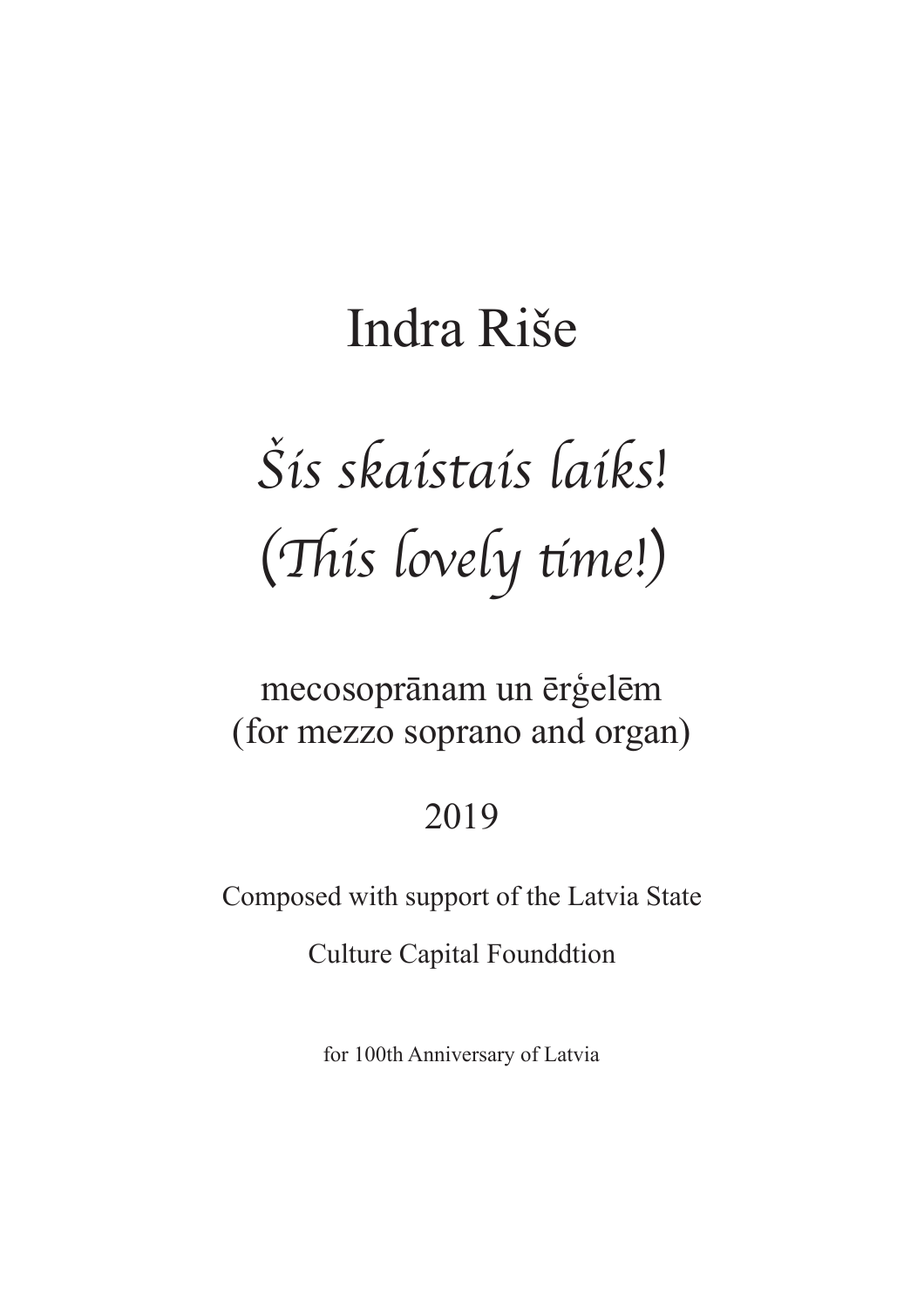#### **I. Šis skaistais laiks!**

Ar baltiem mākoniem! Man liekas-Latvija ir vēl aiz tiem.

Es redzēju, Kā jūrā jahtas skrēja! Man Latvija ir tālu vēl aiz vēja.

Aiz domām tālumā prom Un aiz vārdiem. Un tur stāv Dievs pie saules mūža vārtiem.

#### **II.No purvu dziļumiem kāpj augšā atkal velni,**

Un muižu kamīnos čūkst vecie pelni, Un bendes – moceklim lej mutē karstu alvu… Ar "Dainu" sējumiem tiem gāzt pa galvu!

#### **III.Dievs, dod man zilu lakatiņu,**

Ar kuru acis aizsiet ciet! Es vaļā acīm un bez viņa Vairs tālāk nezinu, kur iet.

Vienmēr nāk kāda skumja ziņa Un kādu skumju dziesmu dzied. Dievs, dod man zilu lakatinu, Ar kuru acis aizsiet ciet!

#### **IV.Tāds gaišums tikai ļoti retam rudenim.**

Tāds gaišums man nav bijis vēl līdz šim. Ne ziemas bail, ne ari tumsa kaiš. Jau pašā sajūtā ir kaut kas gaišs.

Kā balti dvieļi – liedagi pār jūru. Es eju krastu šo jau reizi kuru, Un viss ir gaismā balts un sudrabots. Es nezinu, par ko man tas ir dots.

Imants Ziedonis

#### **I.This lovely time!** These clouds of white! I think of Latvia above their height.

One time I saw Yachts run in the sea. Latvia is faster than the wind for me.

Beyond any thought, so far away. And also beyond speech. God guards us in those distant reaches.

#### **II.Mean devils reappear from bogs**

Your master's fireplace is filled with logs, The torturer is ready to use hot lead… Fetch the \*Dainas, hit them ov'r the head!

#### **III**.**I ask you for a blue scarf, God,**

I need to blind my eyes. With open eyes, without this guise, I really can't go on.

The news that comes is always bad The songs they sing are always sad, I ask you for a blue scarf, God, To have it all be gone!

#### **IV.A rare autumn that would have such brightness.**

Such brightness I have lived without. No longer any fear of winter darkness -- The feeling has such light throughout.

The beach a linen towel 'long the sea, I've walked along the shore time and again, Today it's all lit up so white and silvery -- What have I done to possess this gain?

Translation by Ieva Lešinska-Geibere

**\*Dainas** - volumes of Latvian folk songs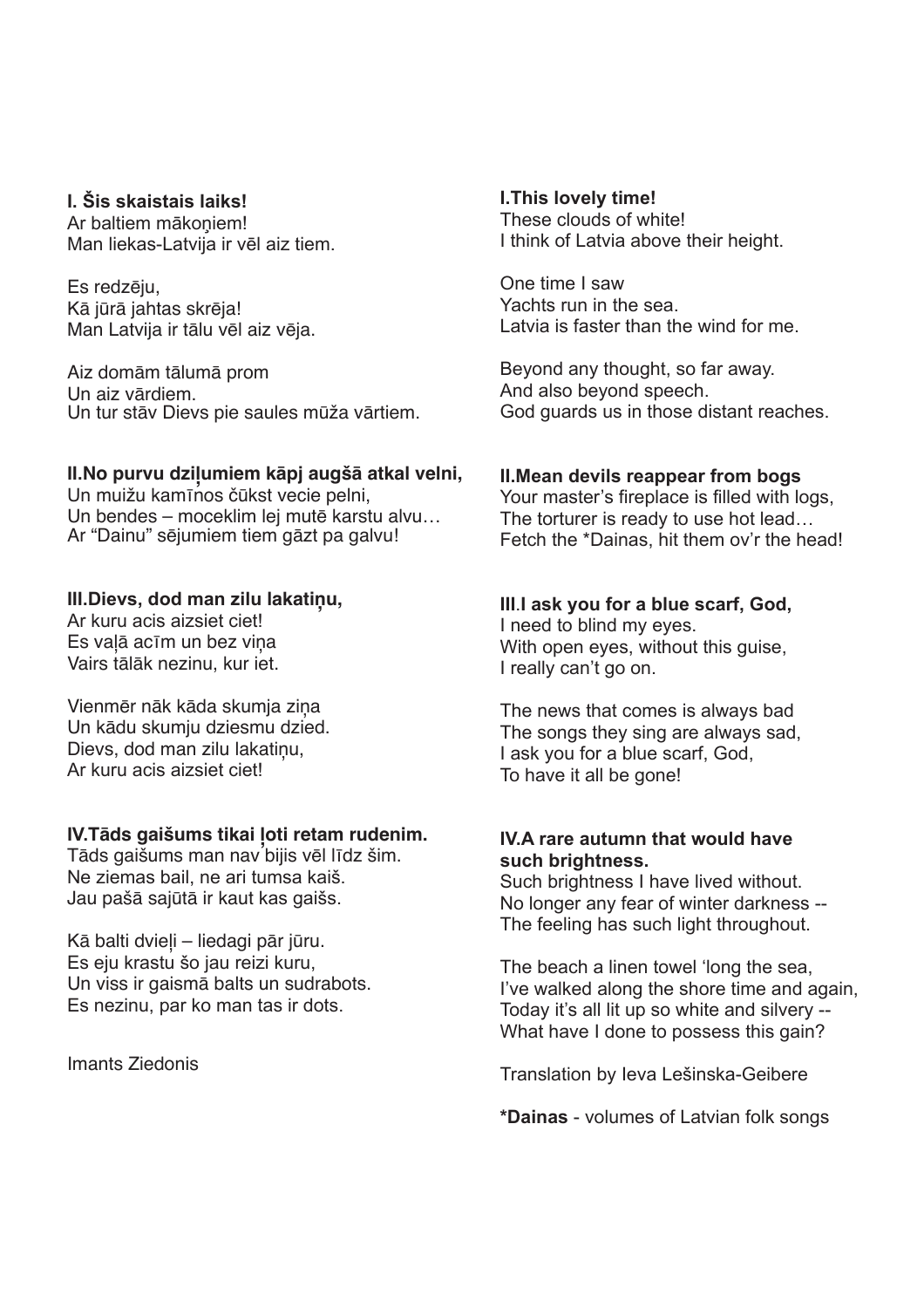## *I.*!*is lovely*



**time!** music by music by music by music by  $\frac{1}{2}$  poems by Imants Ziedonis 2019





 $\bm{\bm{\phi}}$ <u>9:</u> œ œ ě<br>C  $\frac{1}{2}$   $\frac{1}{2}$ œ ě<br>O b b ‰  $\bullet$  $\frac{1}{2}$  $\overline{\bullet}$ œ ë<br>J b  $\frac{1}{2}$   $\frac{1}{2}$   $\frac{1}{2}$ œ ĕ<br>Ø b b ‰  $\overline{P}$  $\begin{matrix} \cdot & \cdot & \cdot \\ \cdot & \cdot & \cdot \\ \cdot & \cdot & \cdot \end{matrix}$ œ œ ě<br>C  $\frac{1}{2}$   $\frac{1}{2}$ œ ě<br>O b b ‰  $\bullet$  $\frac{1}{2}$  $\overline{\bullet}$ œ ē<br>O b  $\frac{1}{2}$   $\frac{1}{2}$   $\frac{1}{2}$ œ ĕ<br>Ø b b ‰  $\overline{P}$  $\begin{matrix} \cdot & \cdot & \cdot \\ \cdot & \cdot & \cdot \\ \cdot & \cdot & \cdot \end{matrix}$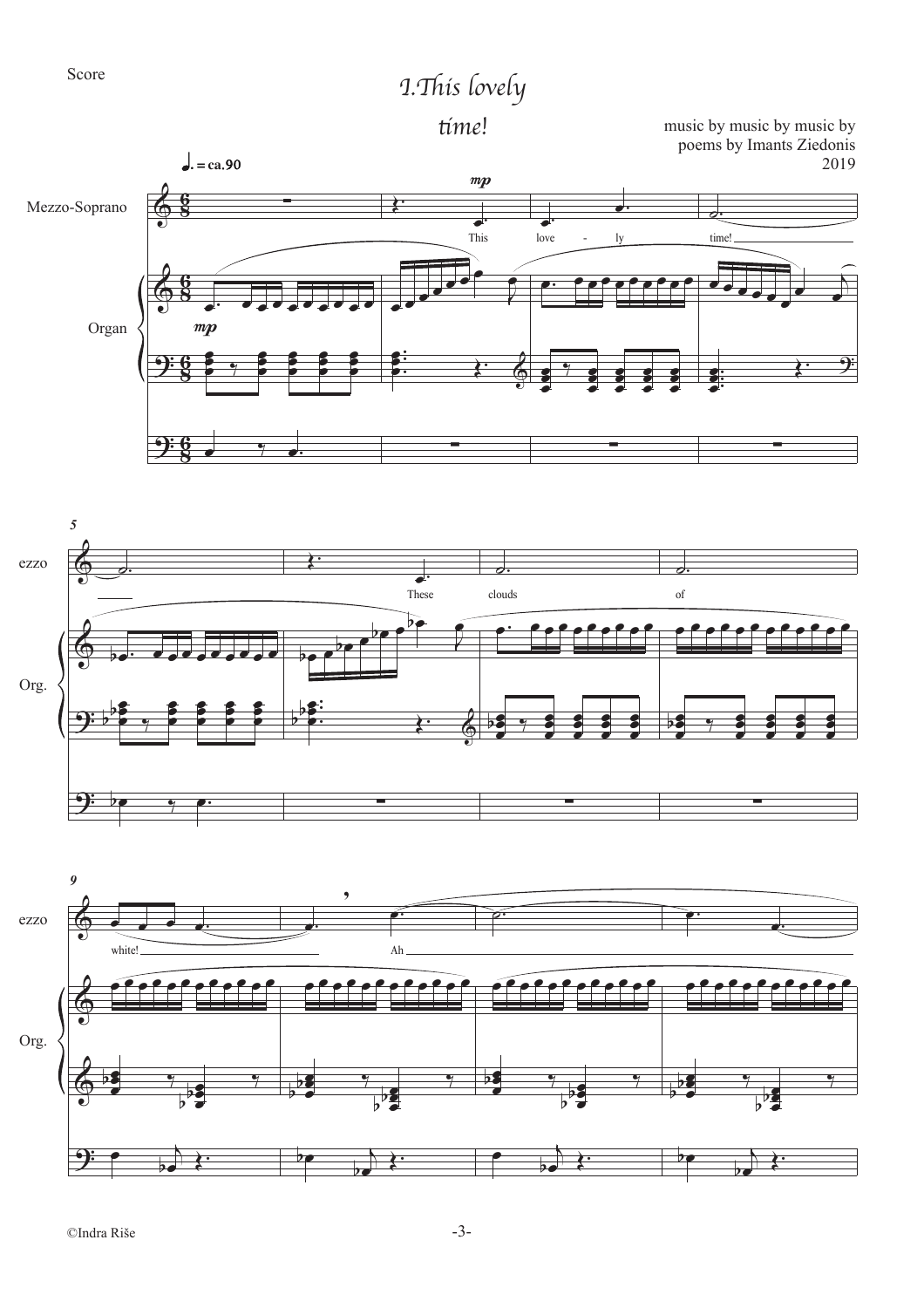



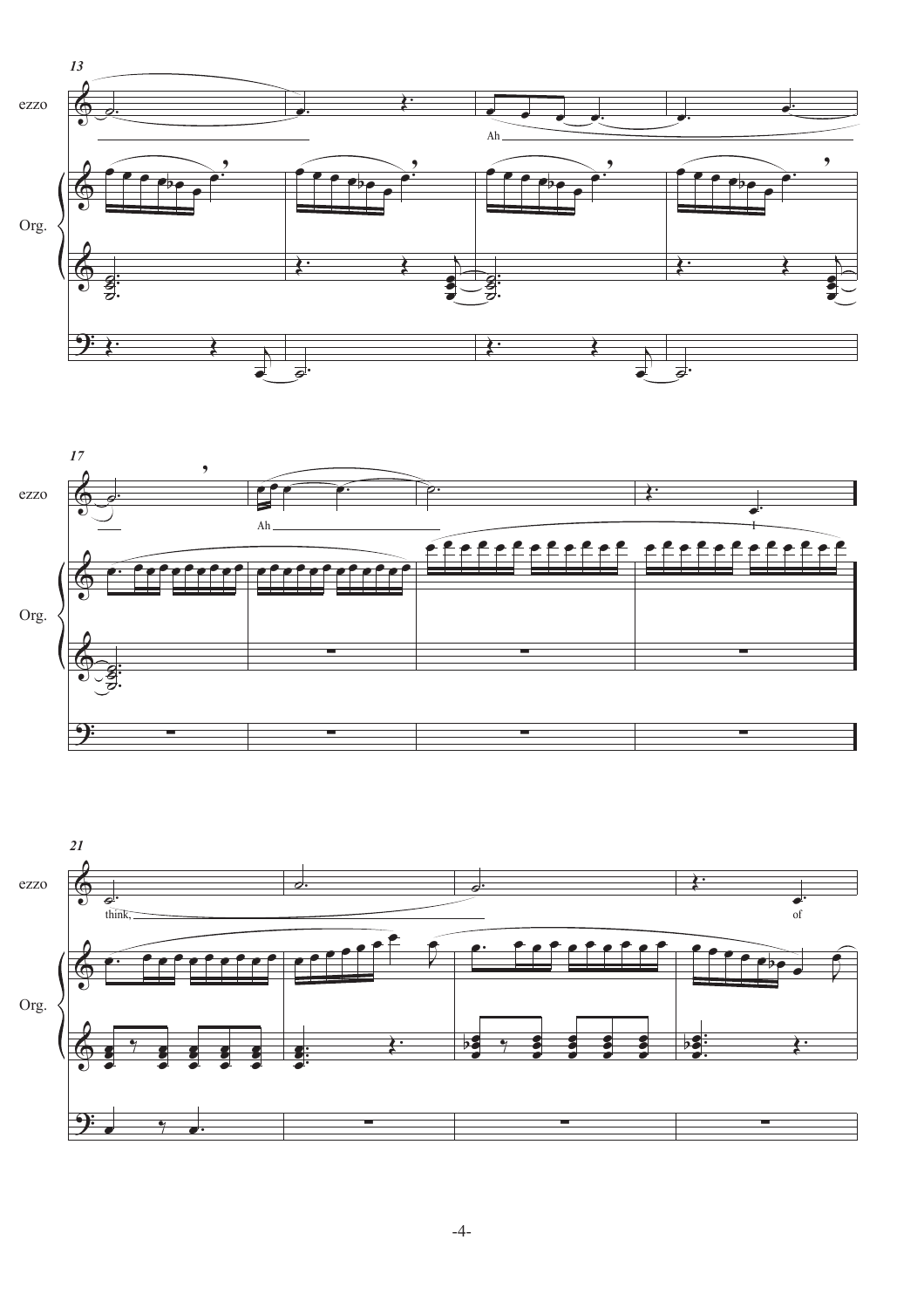